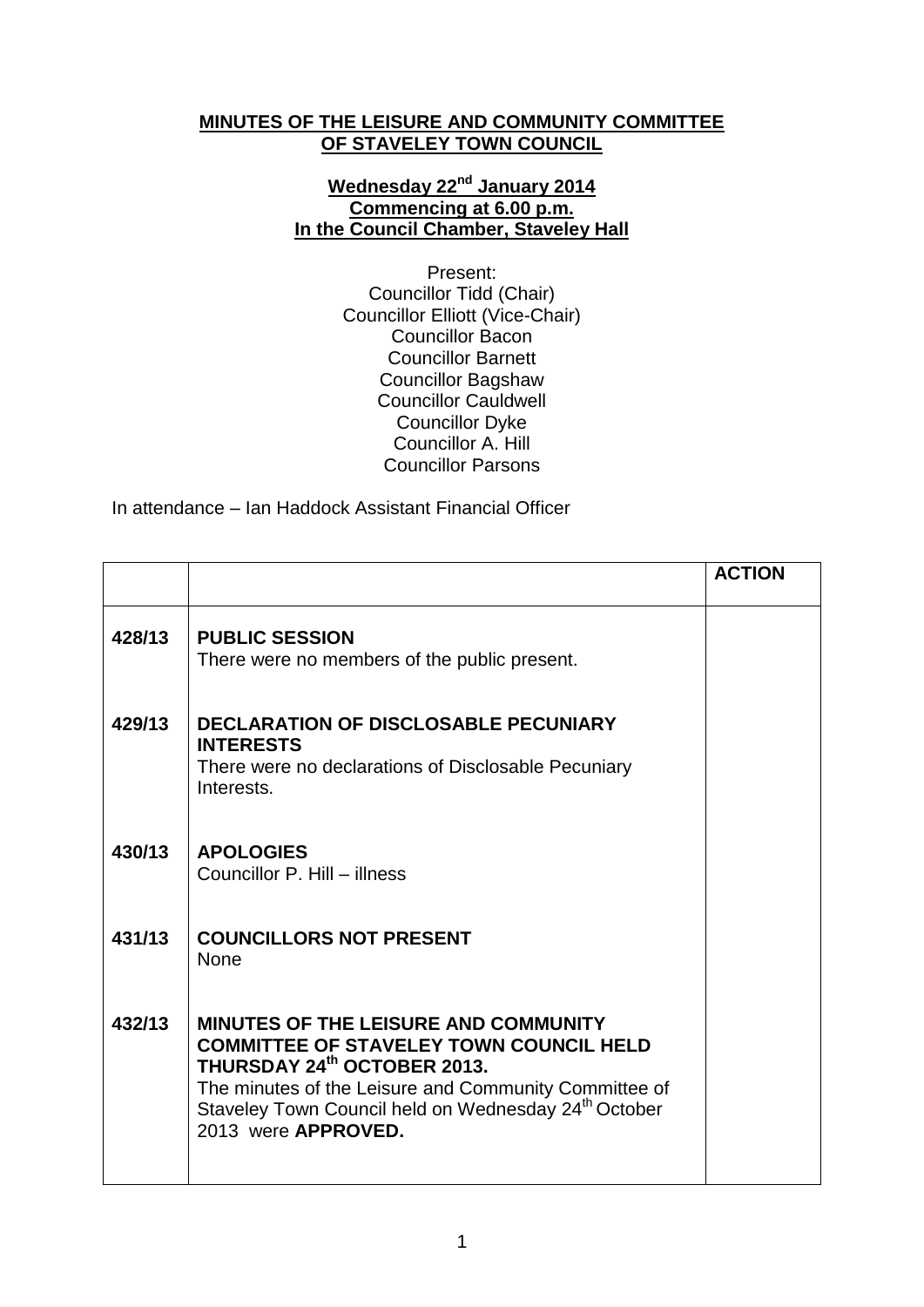| 433/13 | <b>MATTERS ARISING FROM THE MINUTES OF THE</b><br>LEISURE AND COMMUNITY COMMITTEE OF STAVELEY<br>TOWN COUNCIL HELD ON THURSDAY 24th OCTOBER<br>2013<br>381/13 Councillor Dyke reported that the Legionnaires Club<br>would be available.                                 |  |
|--------|--------------------------------------------------------------------------------------------------------------------------------------------------------------------------------------------------------------------------------------------------------------------------|--|
| 434/13 | <b>STAVELEY IN BLOOM 2014</b><br>Details of Growing for Gold – 50 Years of Britain in Bloom<br>were presented to the meeting. It was suggested that these<br>be circulated to schools to see if they would like to be<br>involved.                                       |  |
| 435/13 | <b>STAVELEY FEAST</b><br>The Assistant Financial Officer reported that the Brass Band<br>and Beer Festival had been scheduled for the weekend of<br>$14^{th}$ -15 <sup>th</sup> June.                                                                                    |  |
|        | Members noted the significance of this year's World War 1<br>centenary with particular reference to events around August<br>$4th$ , the date of Britain's declaration of War.                                                                                            |  |
| 436/13 | <b>SUMMER ACTIVITIES SCHEMES</b><br>Nothing to report.                                                                                                                                                                                                                   |  |
| 437/13 | <b>COMMUNITY BONFIRE AND FIREWORK DISPLAY 2013</b><br>It was noted that the event in 2014 would be dependent on<br>the progress of the Heart of Staveley Project.                                                                                                        |  |
| 438/13 | <b>REMEMBRANCE DAY PARADE 2013 and 2014</b><br>Members were attending regular meetings with the British<br>Legion to liaise on this year's parade. Councillor Elliott<br>asked if there was provision for refreshments in this year's<br>budget. This would be the case. |  |
|        | Councillor Parsons raised the matter of the Vice-Chair<br>wearing the UDC badge of office. It would be made<br>available to the next meeting.                                                                                                                            |  |
| 439/13 | <b>ALLOTMENTS</b><br>Nothing to report.                                                                                                                                                                                                                                  |  |